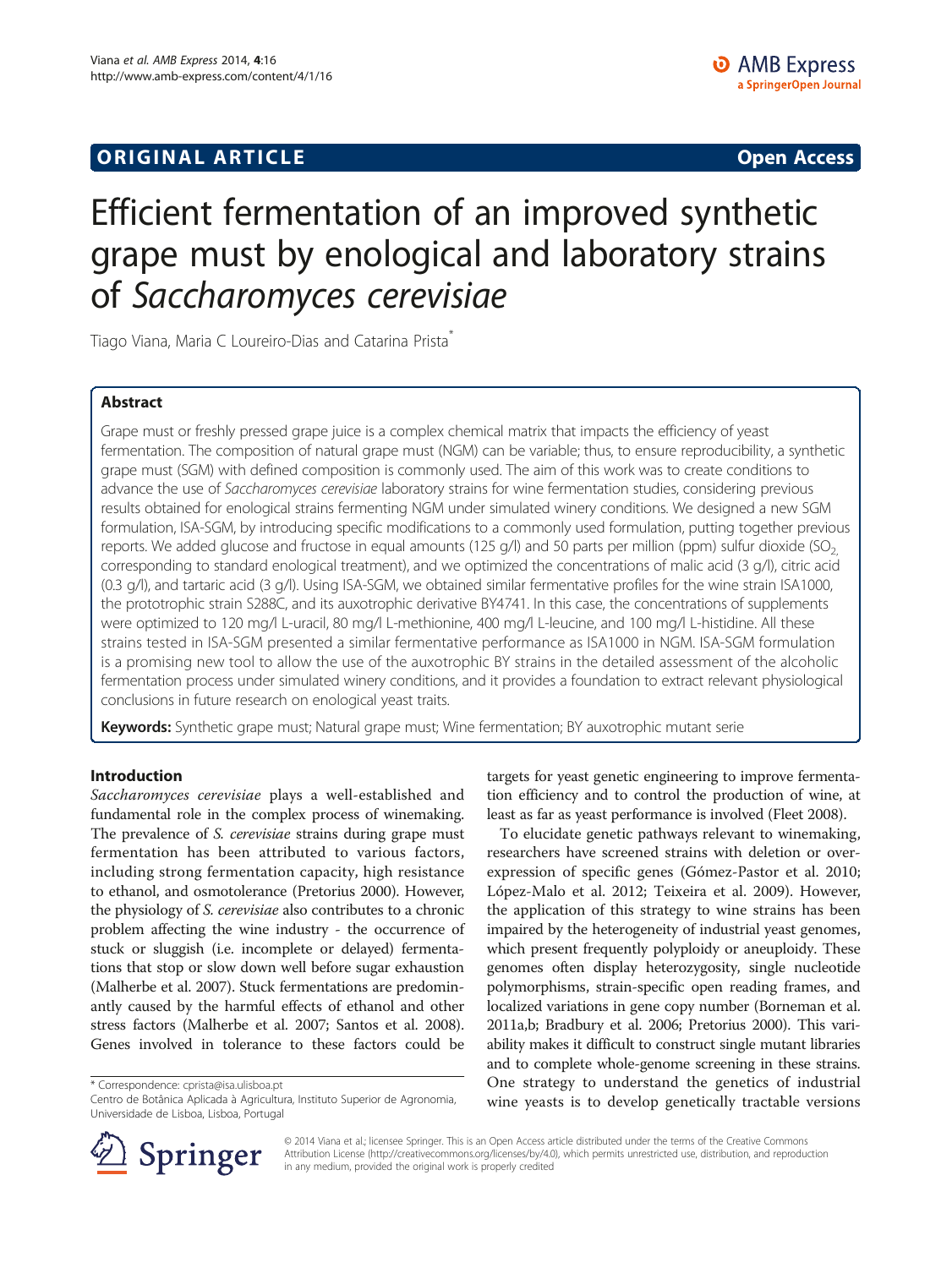of these commercial strains (Borneman et al. [2008;](#page-7-0) Engel and Cherry [2013](#page-7-0); Walker et al. [2003](#page-8-0), [2005](#page-8-0)). A single-gene deletion library is currently being developed in a haploid derivative of a wine yeast (Tran et al. [2010](#page-8-0)).

S. cerevisiae S288C is well-characterized and a commonly used laboratory strain that is the foundation of the single deletion mutant libraries (BY4741, BY4742, and BY4743) available at Euroscarf (Brachmann et al. [1998;](#page-7-0) Winzeler et al. [1999\)](#page-8-0). These single-gene deletion and overexpression strains are a very powerful research tool for elucidating genetic pathways. However, S288C has been reported as a poorly fermenting strain when compared to industrial wine yeast strains (Harsch et al. [2010;](#page-7-0) Pizarro et al. [2007](#page-8-0)), even with amino acid supplementation (Harsch et al. [2010\)](#page-7-0). The inferior fermentation ability is even more evident in the S288C-derived BY strains used in the systematic gene deletion project (Hanscho et al. [2012](#page-7-0); Harsch et al. [2010\)](#page-7-0). While it would be preferable to use wild strains for wine fermentation studies, mutants based on these strains are not yet available. S288C-derived BY strains are auxotrophic for several amino acids and uracil; thus, auxotrophic supplements must be added, appropriate concentrations of which have been determined by considering the composition of the final biomass and the type of energy metabolism (Pronk [2002\)](#page-8-0). Auxotrophic supplementation is also necessary when using a complex medium, such as Yeast extract Peptone Dextrose (YPD) or grape must (Corbacho et al. [2011;](#page-7-0) Hanscho et al. [2012;](#page-7-0) Harsch et al. [2010](#page-7-0)). The optimal concentration of these supplements is still under debate. In addition to supplements for auxotrophy, other nutrients are required for the optimal growth and metabolic performances of S288C-derived BY strains. These nutrients include inositol, biotin, and mixtures of preferred amino acids (Çakar et al. [1999;](#page-7-0) Hanscho et al. [2012\)](#page-7-0). The amounts and types of these supplements can trigger modifications of energy metabolism, protein expression, final biomass, survival capacity, and stress response (Brauer et al. [2008](#page-7-0); Çakar et al. [1999;](#page-7-0) Görgens et al. [2005](#page-7-0)).

Grape must is a complex chemical matrix that depends on grape variety, ripeness stage, terroir characteristics, climate, and viticultural factors (Ribereau-Gayon et al. [2006\)](#page-8-0). While transforming grape must into wine, yeast converts sugars to ethanol and produces various other compounds, which add new degrees of complexity and variability to the original matrix (Lambrechts and Pretorius [2000](#page-7-0)). The use of natural grape must (NGM) in the laboratory under simulated enological conditions is the best experimental approach and most precise way to study how wine yeast cope with stress conditions in the winery environment (Rossouw et al. [2012](#page-8-0)). However, considering the complexity and variability of NGM and the scientific requirement for reproducible data, researchers tend to use synthetic grape must (SGM) that has a known composition. Using SGM also allows researchers to avoid mutant phenotypes from being masked due to the presence of unknown substrates, especially when testing auxotrophic deletion mutants.

Several base formulations of SGM have been published that vary in the composition and concentration of their components (Bely et al. [1990;](#page-7-0) Ciani and Ferraro [1996](#page-7-0); Riou et al. [1997\)](#page-8-0). The most widely used SGM is MS300, a modified version of the synthetic grape juice first described by Bely et al. ([1990](#page-7-0)). Several authors have introduced modifications to the MS300 composition. For example, researchers have replaced glucose with equimolar concentrations of glucose and fructose (100 and 150 g/l) as energy and carbon sources (Marullo et al. [2004\)](#page-7-0), varied the amount of  $SO<sub>2</sub>$  (Nardi et al. [2010\)](#page-8-0), removed anaerobic growth factors (Gutiérrez et al. [2012\)](#page-7-0), varied the concentrations of malic and citric acids (Albertin et al. [2011;](#page-7-0) Salmon and Barre [1998](#page-8-0)), and added tartaric acid (Albertin et al. [2011;](#page-7-0) Marullo et al. [2004\)](#page-7-0). These modifications were introduced to make the SGM formulation more similar to that of NGM, and to optimize the media for optimal fermentation performance of laboratory strains (Harsch et al. [2010](#page-7-0); Rossouw and Bauer [2009](#page-8-0)). Nonetheless, none of these formulations has been completely successful.

In the present work, we tested the ability of two closely related laboratory S. cerevisiae strains (S288C and BY4741) to ferment ISA-SGM under conditions similar to those found in wineries. To validate the use of the auxotrophic haploid strain BY4741 (Brachmann et al. [1998\)](#page-7-0) as a model for wine yeast fermentation studies, the results obtained with this strain were compared with the behavior of an enological yeast strain under the same conditions. We combined suggestions made by some authors improving the formulation of a modified SGM, in which BY4741 can ferment with a comparable performance to that in NGM. This work aims to establish standard conditions for an efficient fermentation using BY4741 single mutation derivative strains to extract relevant physiological data on their fermentative performance in simulated wine fermentation studies.

# Materials and methods

#### Yeast strains

The diploid S. cerevisiae S288C prototrophic strain and its isogenic auxotrophic haploid strain S. cerevisiae BY4741 (MAT<sup>a</sup> his3D1 leu2D0 met15D0; ura3D0 (Brachmann et al. [1998\)](#page-7-0)) were obtained from Euroscarf [\(http://web.uni](http://web.uni-frankfurt.de/fb15/mikro/euroscarf/index.html)[frankfurt.de/fb15/mikro/euroscarf/index.html](http://web.uni-frankfurt.de/fb15/mikro/euroscarf/index.html)). In addition, an enological S. cerevisiae strain (ISA1000), isolated from a commercial active dry yeast starter (FERMIVIN®), was obtained from the Instituto Superior de Agronomia (ISA) yeast culture collection. Stock cultures were maintained at 4°C on YPD agar (1% yeast extract, 2% peptone, 2%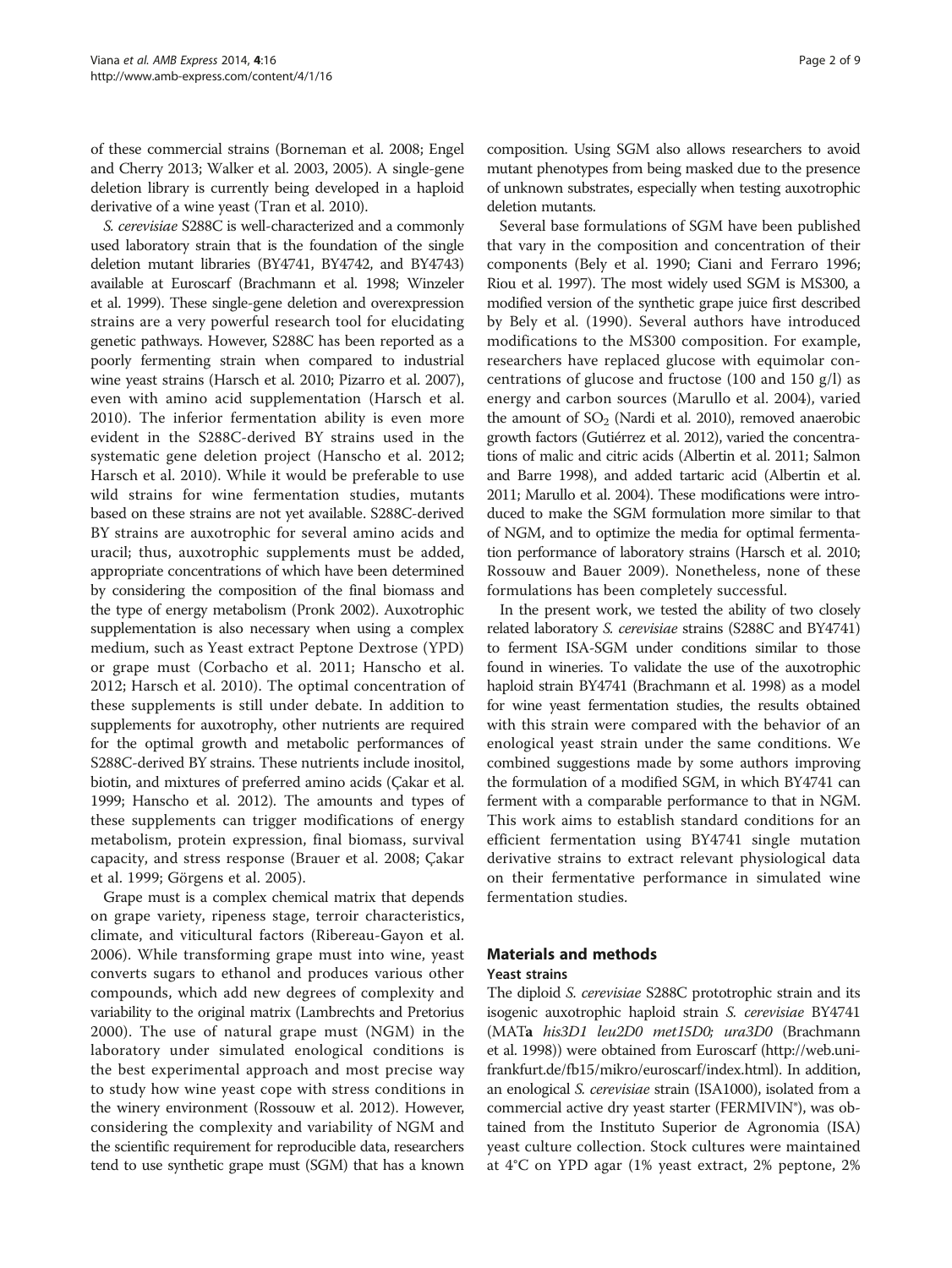glucose, 2% agar). Yeast strains were stored at −80°C in 15% glycerol and streaked onto YPD plates if necessary.

#### Media and fermentation conditions Fermentative media

First fermentations were carried out in synthetic grape must MS300 (Salmon and Barre [1998\)](#page-8-0), which was modified as described by Rossouw and Bauer [\(2009\)](#page-8-0) and designated as RB-SGM. Briefly, glucose and fructose (125 g/l each) were used as carbon and energy sources. The available nitrogen was 300 mg/l, provided by 460 mg/l NH<sub>4</sub>Cl (corresponding to 120 mg/l of nitrogen) and by a mixture of 19 amino acids (corresponding to 180 mg/l of nitrogen). Ergosterol (15 mg/l) and sodium oleate (5 mg/l) in 1 ml of Tween 80/ethanol (1:1, v/v) were added as anaerobic growth factors, and the pH was adjusted to 3.3 using NaOH. Concentrated solutions of each compound were prepared, filtered through 0.22-μm nitrocellulose membranes (Millipore filter, type GSWP), and added in adequate amounts before inoculation.

When indicated, RB-SGM was modified by varying the concentrations of citric, malic, and tartaric acids, to mimic the normal concentrations of these acids commonly found in must at grape maturity (Ribereau-Gayon et al. [2006\)](#page-8-0).  $SO<sub>2</sub>$  was adjusted to a final concentration of 50 parts per million (ppm) by adding potassium metabisulfite, as in standard enological treatments. When necessary, auxotrophic supplements were added at concentrations of 60 mg/l L-uracil, 200 mg/l L-leucine, 50 mg/l L-histidine, and 40 mg/l L-methionine  $(1\times)$  or twice these concentrations  $(2\times)$ . The first values  $(1\times)$  approximately correspond to those recommended by Pronk (Pronk [2002](#page-8-0)), accounting for the biomass content and the expected final biomass obtained during wine fermentation (Viana et al. [2012\)](#page-8-0). For comparison, fermentation of NGM from white grapes of the Arinto variety collected from the ISA vineyards, supplemented with  $SO<sub>2</sub>$  (50 ppm), was carried out as described previously (Viana et al. [2012\)](#page-8-0). Whenever necessary, the appropriate auxotrophic supplements indicated above were added to NGM.

#### Fermentative conditions

Yeast inoculation was standardized at  $10^6$  cells/ml in 80 ml of liquid medium in 100 ml Erlenmeyer flasks with a cotton cap (Viana et al. [2012](#page-8-0)). All fermentations were carried out at 25°C with very low orbital shaking (120 rpm) in a water bath (D-3162 Kottermann type 3047, West Germany). Fermentation progress was monitored by estimating the glucose concentration. After glucose exhaustion, samples were periodically collected for estimating fructose concentration in supernatants after removing the cells by centrifugation  $(12,000 \times g, 3 \text{ min},$ 4°C). Fermentation was considered complete when the

Portuguese legal maximum limit for residual sugars in wine was reached ( $\leq 2$  g/l).

#### Growth monitoring

Yeast growth was monitored by measuring optical densities at 640 nm  $OD_{640nm}$ ) in an Ultrospec 2100 pro UV-visible (Amersham Biosciences®) spectrophotometer. Growth data were analyzed using the DMFit software available on the Combase website [\(http://www.combase.cc/index.php/en/\)](http://www.combase.cc/index.php/en/). Growth data were fit to the model proposed by Baranyi and Roberts [\(1994](#page-7-0)) to obtain lag times and specific growth rates of each fermentation assay. Viability was determined throughout fermentation by counting colony forming units (CFU) on YPD solid medium, after 2–3 days of incubation at 28°C.

#### Analytical techniques

Dry biomass data were determined by filtering 1 ml of cell suspension through preweighted Whatman membrane filters (pore diameter of 0.2 μm). The filters were rapidly washed with 10 ml of distilled water, dried at 80°C for 24 h, and weighed. Duplicate determinations varied by less than 5%.

The glucose concentration was estimated with a rapid detection assay using a commercially available dipstick (Diabur-Test 5000; Boehringer, Mannheim, Germany) commonly used for measuring glucose in urine (range, 1–50 g/l) as previously described (Viana et al. [2012](#page-8-0)). Samples were periodically taken after glucose exhaustion, and the fructose concentration was estimated by using the Nelson-Somogyi method (Nelson [1944](#page-8-0)), as described previously (Fournier [2001](#page-7-0)). A calibration curve was created by correlating the  $OD_{620nm}$  to the fructose concentration of standard solutions in the range of 0 to 2 g/l, using linear regression ( $R^2 \ge 0.99$ ).

#### Fermentation kinetics

The duration of the lag phase was quantified as the time obtained by extrapolating the tangent at the exponential part of the growth curve, back to the inoculum level1 (Swinnen et al. [2004](#page-8-0)).

The time to the stationary phase was defined as the time necessary to reach the first of two equal OD values within a minimum interval of 5 h. The end of glucose fermentation was defined as the time when glucose was exhausted (0 g/l). The end of fermentation was defined as the time when the fructose concentration dropped below 2 g/l. These points were used to estimate the alcoholic fermentation times (in h) and the time necessary to ferment glucose (AF1) and fructose (AF2), excluding the lag phase.

#### Reproducibility of the results

All experiments were performed at least 3 times. Mean values or results of typical experiments are presented, as indicated.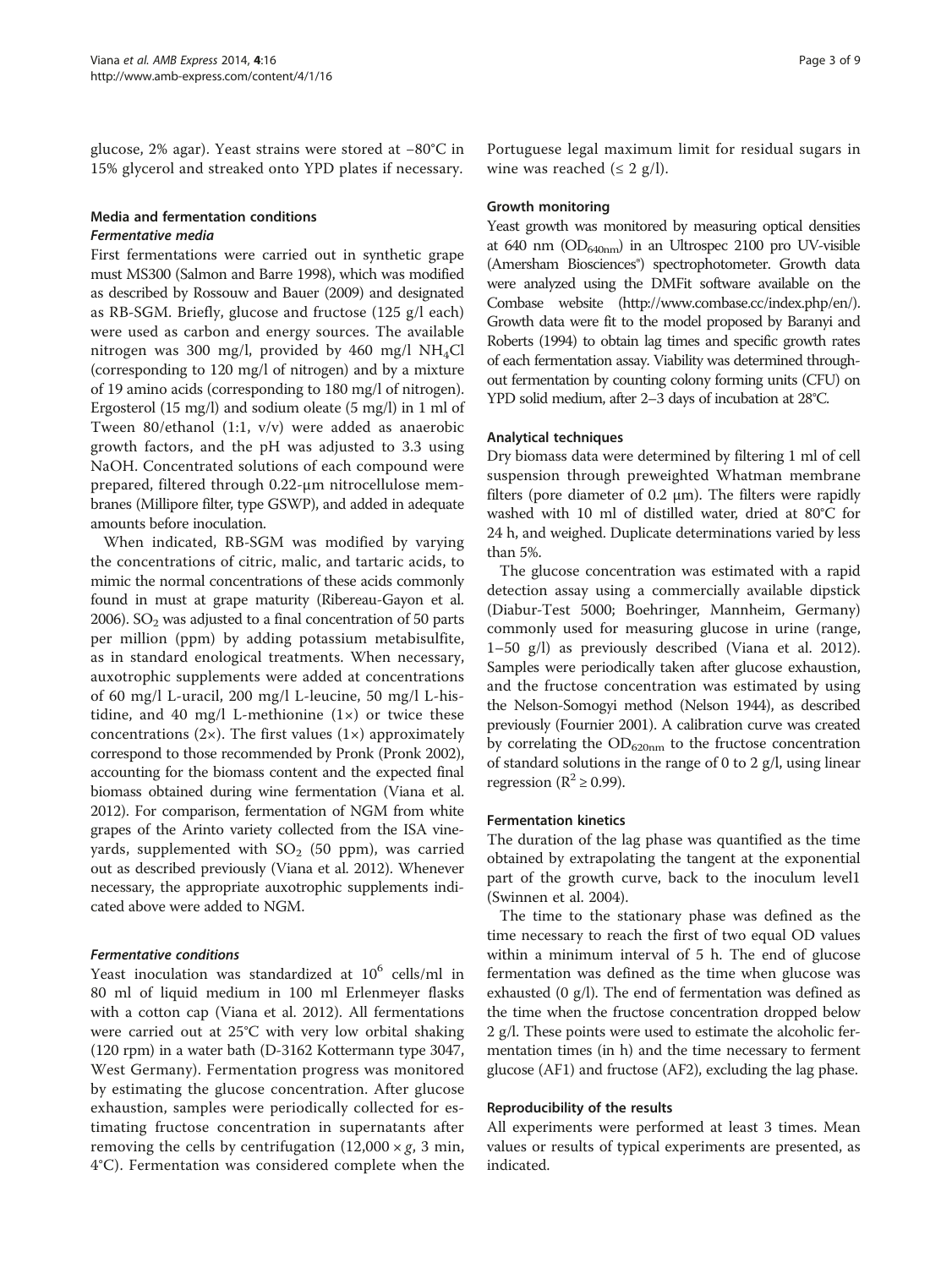#### <span id="page-3-0"></span>Results

#### Strain S288C is a good laboratory model for white grape must fermentation

Recently, we characterized the fermentative performance of an enological yeast strain (S. cerevisiae ISA1000) during fermentation of NGM from the Portuguese white grape variety Arinto (Viana et al. [2012](#page-8-0)). In the present work, we studied the behavior of the laboratory haploid yeast strain S. cerevisiae S288C in NGM, comparing fermentation parameters of this strain with those obtained for the enological yeast S. cerevisiae ISA1000 under the same conditions. Figure 1 shows the growth curves and glucose consumptions for the two strains. Table [1](#page-4-0) presents the corresponding macrokinetic parameters (i.e., lag-phase, doubling time, final OD, AF1 and AF2).

Both ISA1000 and S288C were able to ferment NGM efficiently up to the maximum legal limit for reducing sugars. Fermentation curves for the enological and laboratory strains showed that S288C grew more slowly during the exponential phase than ISA1000, with a specific growth rate of  $(0.21 \pm 0.0079)/h$  compared  $(0.31 \pm 0.0232)/h$ to ISA1000. Nevertheless, S288C fermented glucose more rapidly than ISA1000; the time required for S288C to exhaust glucose (AF1) was 70 h, whereas ISA1000 took 142 h. The duration of fructose fermentation (AF2) was similar for both strains (150 and 166 h, respectively) (Table [1](#page-4-0)). As expected, both strains fermented fructose at a slower rate than glucose.

#### Improved SGM (ISA-SGM) leads to successful wine fermentations by S288C and ISA1000

To create a reliable SGM formulation for use in fermentations by laboratory strains, we modified a basal SGM formulation (RB-SGM) (Rossouw and Bauer [2009](#page-8-0)) by considering suggestions from Marullo et al. [\(2004\)](#page-7-0) and Albertin et al. ([2011](#page-7-0)), together with the data on the composition of NGMs from Ribereau-Gayon et al. [\(2006](#page-8-0)). The fermentative performance of S288C was evaluated in RB-SGM with the addition of 50 ppm  $SO_2$  anaerobic growth factors, and varying amounts and combinations of malic  $(0, 3,$  and 6 g/l), citric  $(0, 0.3,$  and 6 g/l), and tartaric acids (0 and 3 g/l). S288C fermenting basal RB-SGM presented the same maximum growth rate as S288C fermenting NGM; however, it also had a significantly longer lag phase and a 49% reduction in the stationary phase biomass. S288C was not capable of completing the RB-SGM fermentation, leaving 35 g/l of residual glucose (Table [1](#page-4-0) and Figure [2\)](#page-4-0). Under these conditions, the fermentation was stuck. Among all of the tested formulations (results not shown), only the combination of 3 g/l malic acid, 0.3 g/l citric acid, and 3 g/l tartaric acid allowed S288C to complete synthetic must fermentation up to must dryness (Figure [2\)](#page-4-0). These values are close to those used by Wang et al. [2003](#page-8-0).

The simultaneous introduction of small amounts of malic, citric, and tartaric acids along with anaerobic growth factors and  $SO<sub>2</sub>$  led to a fermentative performance that was comparable to the fermentative performance of S288C in NGM (see values of AF1 and AF2 in Table [1\)](#page-4-0). Therefore, we selected this formulation as our standard SGM, and designated it as ISA-SGM, for Instituto Superior de Agronomia-Synthetic Grape Must. Additional file [1](#page-7-0) describes in detail the composition of ISA-SGM.

During S288C fermentation in both ISA-SGM and NGM, more than 50% of the yeast cells were viable (results not shown). This finding is similar to our previous result

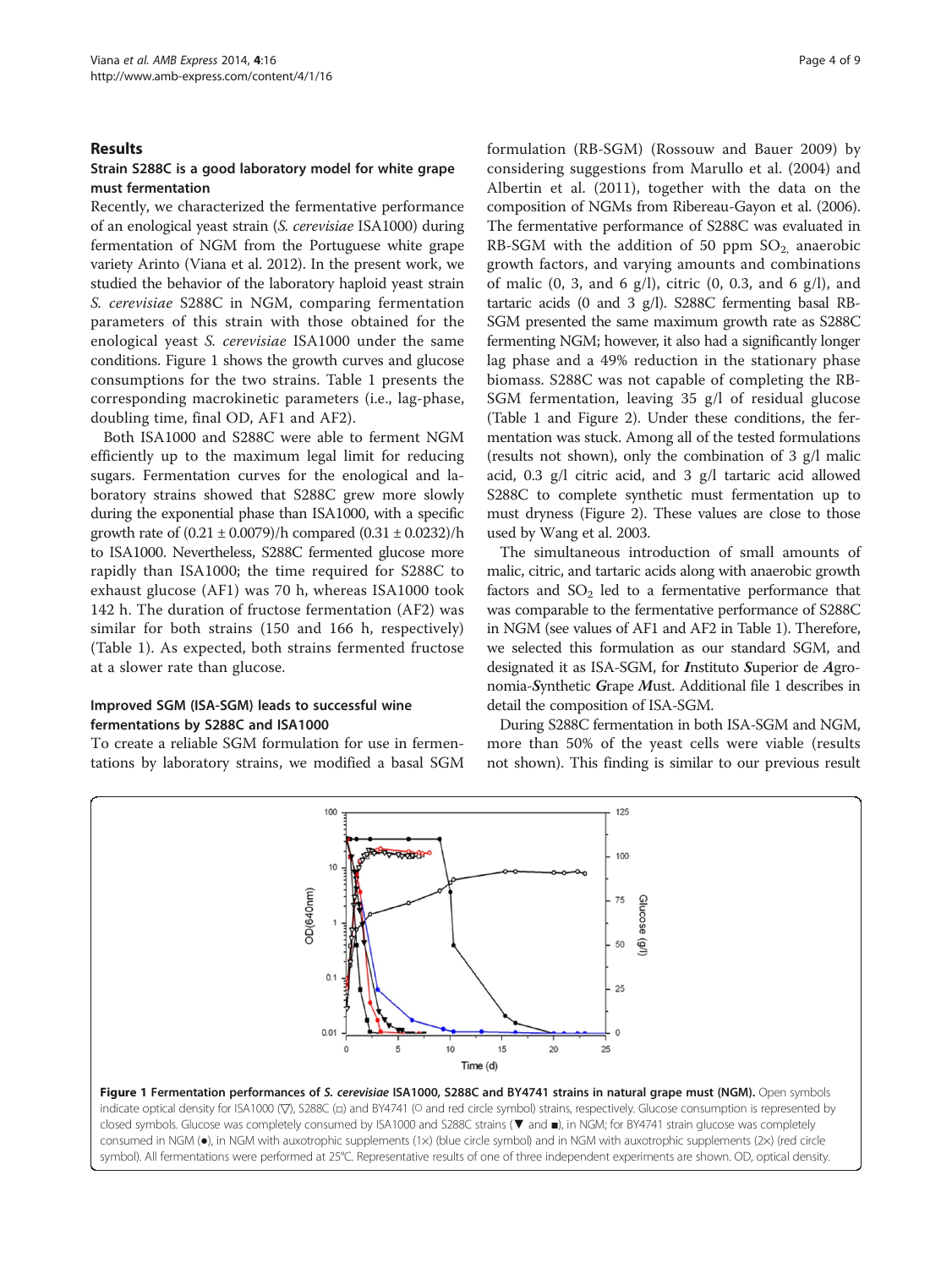| Medium     | Supp. addition <sup>a</sup> | <b>Strain</b>  | Lag-phase (h) | Doubling time (h) | Final OD        | <b>Minimum</b><br>[Glucose] (g/L) | $AF1^b(h)$ | $AF2^b(h)$ | Complete<br>fermentation |
|------------|-----------------------------|----------------|---------------|-------------------|-----------------|-----------------------------------|------------|------------|--------------------------|
| <b>NGM</b> | -                           | <b>ISA1000</b> | $<$ 2         | $2.4 \pm 0.18$    | $21.2 + 0.76$   | $\Omega$                          | 142        | 166        | <b>YES</b>               |
|            |                             | S288C          | $<$ 2         | $3.3 \pm 0.12$    | $20.4 \pm 1.87$ | $\Omega$                          | 70         | 150        | <b>YES</b>               |
|            | $\equiv$                    | BY4741         | $4 \pm 0.67$  | $7.8 \pm 0.11$    | $8.8 + 0.43$    | $\Omega$                          | 476        | 530        | <b>YES</b>               |
|            | 1x                          | BY4741         | $<$ 2         | $3.9 \pm 0.18$    | $15.3 \pm 0.83$ | $\Omega$                          | 476        | 528        | <b>YES</b>               |
|            | 2x                          | BY4741         | $\langle$ 2   | $3.3 \pm 0.20$    | $19.6 \pm 1.42$ | $\Omega$                          | 145        | 152        | <b>YES</b>               |
| RB-SGM     | $\overline{\phantom{m}}$    | S288C          | $40 \pm 0.84$ | $3.4 \pm 0.21$    | $10.4 \pm 0.88$ | 35                                | >570       | >570       | <b>NO</b>                |
| ISA-SGM    | $\overline{\phantom{0}}$    | <b>ISA1000</b> | $3 \pm 0.75$  | $2.6 \pm 0.15$    | $23.4 \pm 0.64$ | $\Omega$                          | 106        | 150        | <b>YES</b>               |
|            | 2x                          | <b>ISA1000</b> | $4 \pm 0.74$  | $1.9 \pm 0.12$    | $22.6 \pm 0.74$ | $\Omega$                          | 105        | 140        | <b>YES</b>               |
|            | -                           | S288C          | $9 + 1.71$    | $3.4 \pm 0.21$    | $24.2 \pm 1.61$ | $\Omega$                          | 159        | 183        | <b>YES</b>               |
|            | 2x                          | S288C          | $8 \pm 0.71$  | $2.3 \pm 0.11$    | $23.3 \pm 0.97$ | $\Omega$                          | 150        | 165        | <b>YES</b>               |
|            | 2x                          | BY4741         | $9 \pm 0.62$  | $3.6 \pm 0.26$    | $23.6 \pm 0.83$ | $\Omega$                          | 159        | 300        | <b>YES</b>               |

<span id="page-4-0"></span>Table 1 Macrokinetic parameters for fermentations of NGM, RB-SGM and ISA-SGM by ISA1000, S288C and BY4741 strains

Data represent the average of data from at least two independent cultures.

Standard deviation calculated from duplicate experiments (± standard deviation).

<sup>a</sup>Concentration of auxotrophic supplements approximately corresponding to those described by Pronk [\(2002\)](#page-8-0).<br><sup>b</sup>AE1 (Alcoholic Fermentation for Glucose) and AE2 (Alcoholic Fermentation for Eructose) are the time for gluc

bAF1 (Alcoholic Fermentation for Glucose) and AF2 (Alcoholic Fermentation for Fructose) are the time for glucose and fructose fermentation excluding the lag-phase, respectively.

obtained for enological strain ISA1000 in NGM (Viana et al. [2012\)](#page-8-0). We compared the fermentative performance of the commercial wine strain ISA1000 in ISA-SGM with our previous results of the ability of ISA1000 to ferment NGM (Viana et al. [2012](#page-8-0)). As shown in Figure 3, the growth curves were comparable in both types of media. The stationary phase was reached with a similar final biomass within a similar timeline (Table 1).

Although ISA-SGM contained 15 g/l more of each sugar, the commercial strain was still able to ferment the sugars up to must dryness. Fermentation times were shorter for glucose in ISA-SGM (AF1 of 106 and 142 h for ISA-SGM and NGM, respectively) and were comparable for fructose (AF2 of 150 and 166 h for ISA-SGM and NGM, respectively) (Table 1). For ISA1000, we observed a cell viability of 50% at the end of ISA-SGM fermentation (results not





Figure 3 Fermentation performance of S. cerevisiae ISA1000 and BY4741 strains in NGM and in ISA-SGM. Open symbols indicate optical density for ISA1000 strain (▽) in NGM (black solid line) and in ISA-SGM (black dash line); for 2x auxotrophic supplemented NGM (red solid line) and ISA-SGM (red dash line) BY4741 growth is represented as (red circle symbol). Glucose was completely consumed for both strains (▼, red circle symbol) and in all media (solid and dash lines). All fermentations were performed at 25°C. Representative results of one of three independent experiments are shown. OD, optical density.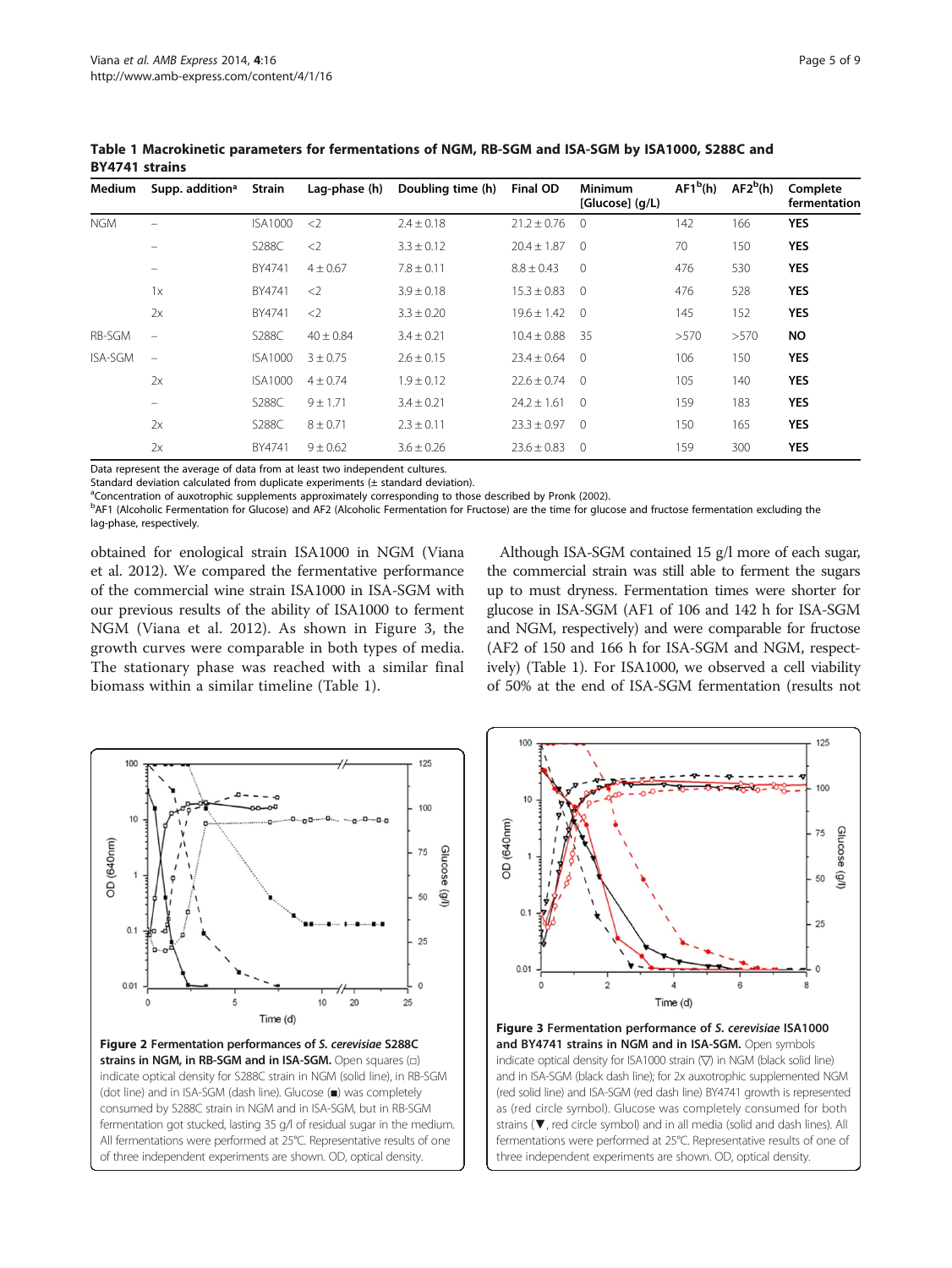shown), consistent with our previous observations in NGM (Viana et al. [2012](#page-8-0)).

#### Additional auxotrophic supplements improve fermentative performance of BY4741 in NGM and in ISA-SGM

To validate the utility of the S288C-derived auxotrophic strain BY4741 and its single deletion mutant library available at Euroscarf, we performed fermentation assays with the BY4741 strain under the same conditions as described for ISA1000 and S288C. We also investigated the role of auxotrophic supplementation in NGM fermentation. When we compared the fermentative performances of S288C and BY4741 in NGM, the results confirmed a clear effect of the addition of extra supplementation on BY4741 behavior. BY4741 demonstrated the best fermentative performance with increased concentrations of auxotrophic supplements. Figure [1](#page-3-0) and Table [1](#page-4-0) show the growth kinetics of BY4741 in NGM supplemented with uracil, histidine, leucine, and methionine at 1× and 2× the previously recommended concentrations for anaerobic fermentation (Pronk [2002\)](#page-8-0). Kinetics was monitored by  $OD_{640nm}$  and by the sugar concentration, and was compared to S288C. Use of NGM without additional supplementation permitted complete must fermentation by BY4741; however, the BY4741 growth and sugar consumption parameters were severely affected. The lag-phase time was considerably increased, and the doubling time was decreased (specific growth rate for BY4741 was  $(0.089 \pm$ 0.0012)/h, much lower than that for S288C). The final  $\rm OD_{640nm}$  was only 43% of the  $\rm OD_{640nm}$  obtained for S288C under the same conditions.

However, the addition of  $2x$  the auxotrophic supplements resulted in a specific growth rate  $((0.21 \pm 0.013)/h)$ and final biomass ( $OD_{640nm}$  of 19.6) similar to those of S288C. With the auxotrophic supplements (2×), BY4741 took the same time to complete sugar fermentation (AF1 and AF2) as the enological strain S. cerevisiae ISA1000 (Table [1](#page-4-0)). As a control, strains ISA1000 and S288C were grown in the same medium: the inclusion of additional nitrogen sources did not disturbed the strains performance. Therefore, the slower fermentation of the auxotrophic strain was at least partially due to the auxotrophic mutations. Moreover, poor fermentation performance could be overcome by increasing the concentration of the appropriate supplements.

To validate the use of ISA-SGM in studies with the auxotrophic BY4741 strain, we compared the fermentative performances of this strain in ISA-SGM and in NGM. The concentrations of auxotrophic supplements were maintained at 2× the concentrations recommended for anaerobic fermentation (Pronk [2002](#page-8-0)). As we observed for S288C, fermentation of both sugars up to dryness was achieved by BY4741 in supplemented ISA-SGM (Figure [3](#page-4-0) and Table [1](#page-4-0)). Additionally, when we compared BY4741

fermentations in ISA-SGM and NGM (both 2× supplemented), glucose was consumed in a similar time frame for both media (AF1) (Figure [3](#page-4-0) and Table [1\)](#page-4-0), and a similar 50% reduction in cell viability was observed (results not shown). However, some differences were still evident, as both the lag-phase and AF2 were significantly longer in ISA-SGM (Table [1\)](#page-4-0).

#### **Discussion**

Natural grape must is a very complex and variable medium that has a great impact on the efficiency of yeast fermentation. The concentrations of sugar, nitrogen, and micronutrients change from season to season, and the composition of NGM depends on the grape variety, geographic and climate factors, viticulture practices, and the degree of fruit ripeness at harvest. The diversity of winemaking practices also contributes to the variability of grape must composition and fermentation conditions. Taken together, these factors make it difficult to compare fermentation performance between strains and studies. To achieve better experimental reproducibility, researchers frequently use SGMs with defined compositions when studying fermentation performance.

An increasing demand for new strains to optimize wine production has led to the development of yeast improvement programs (Giudici et al. [2005;](#page-7-0) Verstrepen et al. [2006](#page-8-0)). The selection of yeast strains with interesting features requires knowledge of yeast genetics and physiological diversity. To understand the fermentative behavior of yeast while fermenting grape must, the use of single deletion mutant collections fermenting defined SGMs may be a powerful approach. Yet, it is often difficult to extrapolate the behavior of laboratory strains under laboratory conditions to the behavior of commercial wine strains fermenting NGM under winery conditions. It is therefore mandatory a previous step of validation of both strain and must composition.

In this work, we aimed to test and validate the use of the parental S. cerevisiae S288C and its isogenic auxotrophic derivative BY4741 as laboratory models for wine fermentation studies. These strains presented fermentative performances similar with the known practical properties of the enological strain ISA1000 in NGM. We also designed a new SGM formulation (ISA-SGM), by adding glucose and fructose in equal amounts (125 g/l) and 50 parts per million (ppm) sulfur dioxide by adding potassium metabisulfite (corresponding to standard enological treatment), and we optimized the concentrations of malic acid (3 g/l), citric acid  $(0.3 \text{ g/l})$ , and tartaric acid  $(3 \text{ g/l})$ , to mimic the normal concentrations of those acids commonly found in must at grape maturity (Ribereau-Gayon et al. [2006\)](#page-8-0). We concluded that meaningful enological wine fermentation studies performed with S288C-derived laboratory strains could use ISA-SGM, as long as the proper concentrations of auxotrophic supplements are provided. When we com-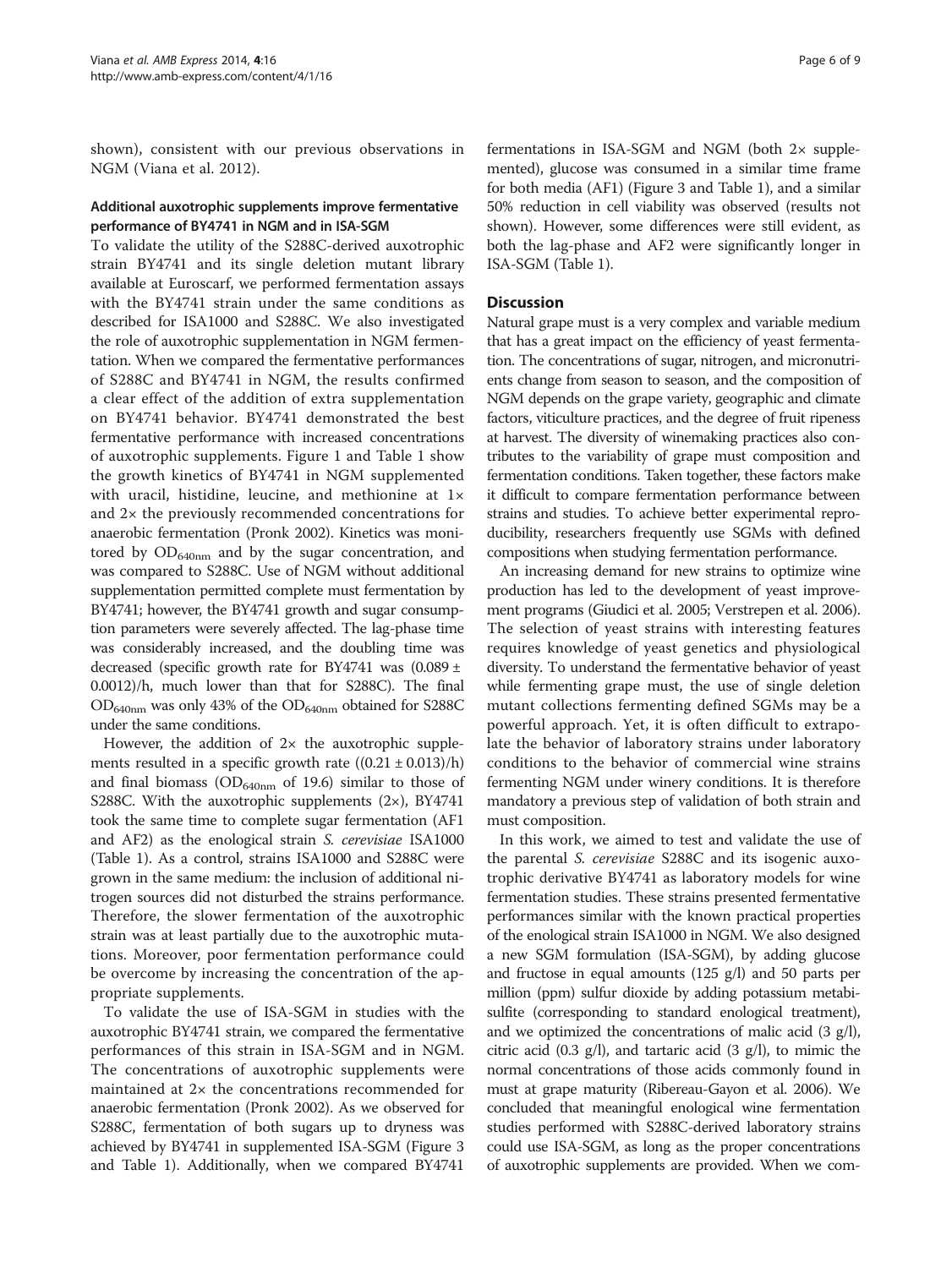pared the growth and fermentation properties of laboratory strain S288C in NGM with previous results obtained for the enological S. cerevisiae ISA1000 strain (Viana et al. [2012\)](#page-8-0), both strains presented similar fermentative performances (Figure [1\)](#page-3-0). It is likely that the NGM variability explains the discrepancies with previous results for the S288C strain, which had been described as an intrinsically poor fermenter (Harsch et al. [2010](#page-7-0); Pizarro et al. [2007\)](#page-8-0).

To avoid the variability of NGMs and the unpredictable behavior of laboratory strains during their fermentation, several SGMs have been designed (Harsch et al. [2010](#page-7-0); Rossouw and Bauer [2009\)](#page-8-0). However, as far as we know, none of these formulations has been completely successful. Moreover, most do not include  $SO<sub>2</sub>$ , which is common in standard enological practices. Therefore, we sought to develop a SGM to simulate the main stress factors found in NGM, including low vitamin concentration, high glucose and fructose concentrations, and the presence of weak acids. We mimicked winemaking practices by adding  $SO<sub>2</sub>$  (final concentration of 50 ppm).

We determined that ISA-SGM was a good model of NGM, as measured by yeast growth and sugar consumption. Certainly, an important role is played by the increase of concentrations of malic, citric, and tartaric acids, which were closer to those commonly found in NGM. At lower concentrations of these acids, glucose was not exhausted and the fermentation became stuck. Only the combination of 3 g/l malic acid, 0.3 g/l citric acid, and 3 g/l tartaric acid led to synthetic must fermentation up to dryness  $\langle \langle 2 \rangle$  g/l residual sugar). Previous results may explain the effect of these weak acids. For example, it was shown that the presence of acetic acid causes an increase in glycolytic flux in yeast (Pampulha and Loureiro-Dias [2000](#page-8-0)). In the presence of weak acids, the Pma1 H<sup>+</sup>-ATPase mainly guarantees proton homeostasis. The additional  $H^+$  outflow required for maintenance of the intracellular pH in the presence of weak acids dissipates extra ATP, decreasing cytosolic ATP pool. It has been reported that a decrease of the ATP levels in the cytoplasm stimulates the glycolytic flux (Larsson et al. [1997](#page-7-0)). It is conceivable that weak acids, which promote ATP consumption, contribute to increased sugar consumption rates and allow the SGM to reach dryness.

Because of its complex and variable nature, it is likely impossible to reproduce the composition of NGM completely. Despite the high performance in ISA-SGM, its composition does not match the complete composition of NGM. Particularly, it lacks the chemical precursors required for wine flavor (Styger et al. [2011;](#page-8-0) Swiegers and Pretorius [2005\)](#page-8-0), which can affect yeast performance.

Using auxotrophic strains is convenient for detailed molecular studies of yeast fermentation, but their auxotrophy is a major drawback for the analysis of growth kinetics and stress effects. As a result, it can be difficult to translate results from the laboratory to an industrial setting (Pronk [2002](#page-8-0)). Additionally, the type of auxotrophic mutations, level of supplementation required, and particular growth medium used all have large effects on yeast growth kinetics. Often, the auxotrophic nutrient becomes limiting for growth (Bauer et al. [2003](#page-7-0); Cohen and Engelberg [2007](#page-7-0)), inducing a physiological state that is different from that of cells whose growth is limited by standard biological nutrients, such as carbon, nitrogen, or phosphate (Brauer et al. [2008](#page-7-0)), or by metabolite toxicity. Despite these concerns, many of the genetic tools available for yeast have been constructed in auxotrophic strains.

While fermenting non-supplemented NGM, BY4741 fermented the must up to sugar exhaustion. Nevertheless, in non-supplemented NGM, BY4741 showed a moderate decrease in biomass levels and a significant increase in sugar fermentation times compared to the parental prototrophic S288C strain (Table [1\)](#page-4-0). Experiments comparing the growth curves of the prototrophic S. cerevisiae S288C with the isogenic BY4741 auxotrophic mutant have reported similar results to ours for mineral and YPD media (Paciello et al. [2009\)](#page-8-0).

Even NGM, a complex rich medium, did not fully compensate for the auxotrophic growth deficiencies of the BY4741 strain, which was unable to grow to its maximum biomass and accomplish an efficient wine fermentation in NGM. To overcome this deficiency, we hypothesized that the concentration of one or several essential supplements required for auxotrophy (uracil, leucine, histidine, and methionine) were present in concentrations below those required for optimized biomass production. Considering the expected maximum biomass reached during NGM fermentation (Viana et al. [2012\)](#page-8-0) and the biomass content on each of the four supplements (Pronk [2002](#page-8-0)), we calculated minimum amounts to be added of 60 mg/l uracil, 40 mg/l methionine, 200 mg/l leucine, and 50 mg/l histidine. These values are close to those recommended by Pronk ([2002\)](#page-8-0), considering that all of the supplements were used for biomass accumulation and not for further metabolism.

Assays were performed in NGM supplemented with the minimum and twice the amounts of these calculated concentrations. The minimum level of supplementation improved the fermentation parameters of BY4741. However, although the final biomass was closer to that of S288C in NGM, the sugar consumption by BY4741 was still significantly slower than that of S288C (Table [1](#page-4-0), Figure [1](#page-3-0)). Supplementing NGM with the highest concentrations of auxotrophic supplements (120 mg/l uracil, 80 mg/l methionine, 400 mg/l leucine, and 100 mg/l histidine) further increased the final biomass of BY4741 to levels of the prototrophic parental strain S288C and the enological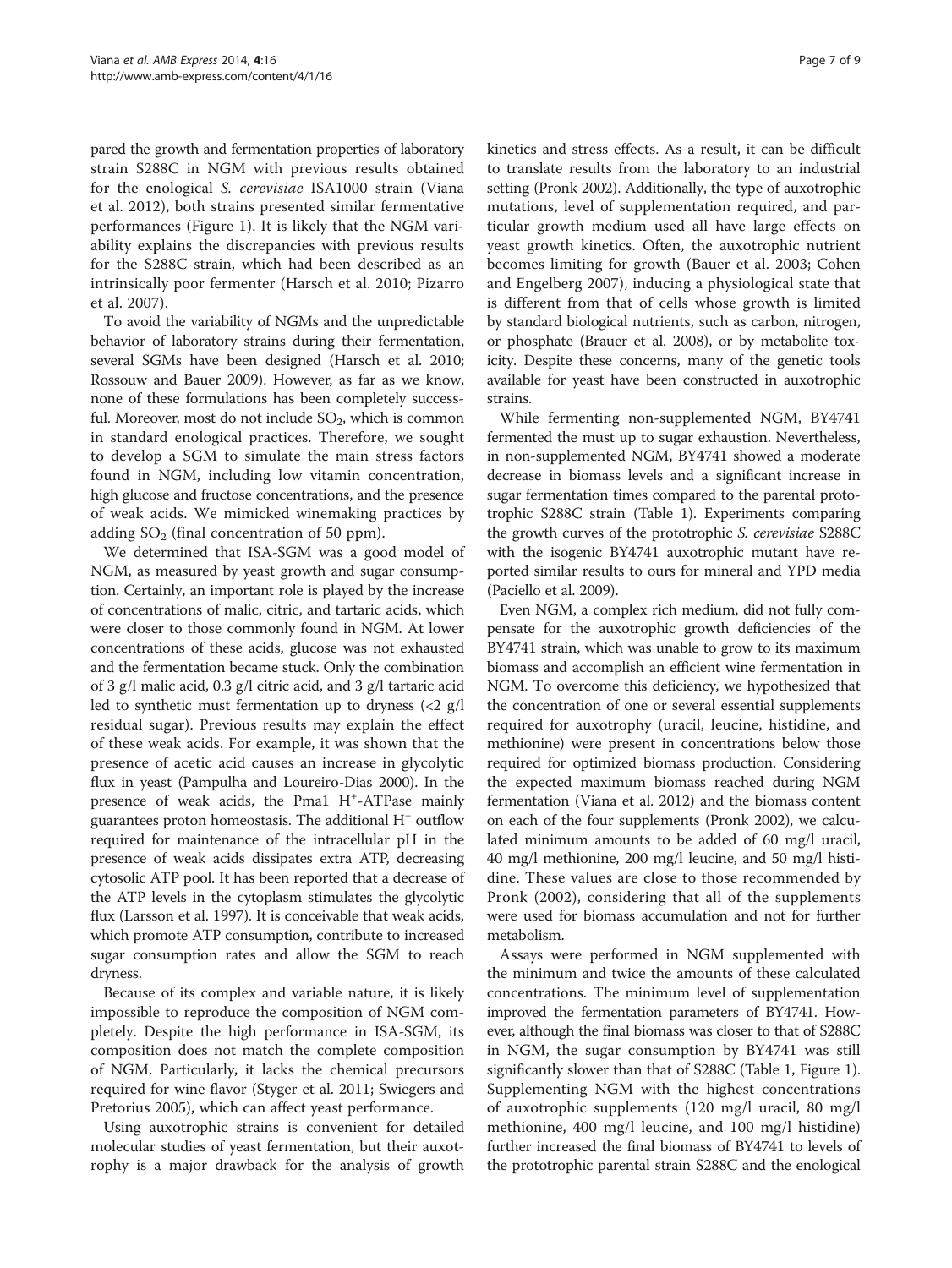<span id="page-7-0"></span>commercial strain ISA1000 fermenting NGM without auxotrophic supplements (Table [1](#page-4-0), Figure [1\)](#page-3-0). In addition, the AF1 and AF2 fermentation times in the 2× supplemented NGM were reduced to approximately 30% of the time required to ferment NGM without extra supplementation. These fermentation times were similar to those presented by S288C and ISA1000 fermenting NGM without extra supplementation.

In conclusion, we have developed a synthetic grape must, ISA-SGM, in which a prototrophic laboratory strain and an auxotrophic strain (appropriately supplemented) present fermentative profiles similar to that of a commercial wine strain in natural grape must. ISA-SGM can be used as a new tool for BY mutants in the detailed assessment of the alcoholic fermentation process under conditions close to those found in wineries. This new formulation may provide a sound foundation to extract relevant physiological conclusions on enological molecular yeast traits.

# Additional file

[Additional file 1:](http://www.biomedcentral.com/content/supplementary/13568_2014_16_MOESM1_ESM.doc) Chemical composition of Instituto Superior de Agronomia – Synthetic Grape Must (ISA-SGM). pH was adjusted to 3.3 using NaOH. Concentrated solutions of each compound were prepared, filtered through 0.22-μm nitrocellulose membranes (Millipore filter, type GSWP), and added in adequate amounts before inoculation.

#### Competing interests

The authors declare that the research was conducted in the absence of any commercial or financial relationships that could be construed as potential conflicts of interest.

#### Acknowledgements

This work was supported by Fundação para a Ciência e a Tecnologia (PTDC/ AGR-ALI/112795/2009, SFRH/BD/65236/2009, SFRH/BPD/85143/2012 and a contract FCT Ciência 2007).

# Received: 10 February 2014 Accepted: 13 February 2014

#### References

- Albertin W, Marullo P, Aigle M, Dillmann C, de Vienne D, Bely M, Sicard D (2011) Population size drives industrial Saccharomyces cerevisiae alcoholic fermentation and is under genetic control. Appl Environ Microbiol 77:2772–2784. doi:10.1128/ AEM.02547-10
- Baranyi J, Roberts TA (1994) A dynamic approach to predicting bacterial growth in food. Int J Food Microbiol 23:277–294. doi:10.1016/0168-1605(94)90157-0
- Bauer BE, Rossington D, Mollapour M, Mamnun Y, Kuchler K, Piper PW (2003) Weak organic acid stress inhibits aromatic amino acid uptake by yeast, causing a strong influence of amino acid auxotrophies on the phenotypes of membrane transporter mutants. Eur J Biochem 270:3189–3195. doi:10.1046/ j.1432-1033.2003.03701.x
- Bely M, Sablayrolles J-M, Barre P (1990) Automatic detection of assimilable nitrogen deficiencies during alcoholic fermentation in oenological conditions. J Ferment Bioeng 70:246–252. doi:10.1016/0922-338X(90)90057-4
- Borneman AR, Forgan AH, Pretorius IS, Chambers PJ (2008) Comparative genome analysis of a Saccharomyces cerevisiae wine strain. FEMS Yeast Res 8:1185–1195. doi:10.1111/j.1567-1364.2008.00434.x
- Borneman AR, Desany BA, Riches D, Affourtit JP, Forgan AH, Pretorius IS, Egholm M, Chambers PJ (2011a) The genome sequence of the wine yeast VIN7 reveals an allotriploid hybrid genome with Saccharomyces cerevisiae and Saccharomyces kudriavzevii origins. FEMS Yeast Res 12:88–96. doi:10.1111/j.1567-1364.2011.00773.x
- Borneman AR, Desany BA, Riches D, Affourtit JP, Forgan AH, Pretorius IS, Egholm M, Chambers PJ (2011b) Whole-genome comparison reveals novel genetic elements that characterize the genome of industrial strains of Saccharomyces cerevisiae. PLoS Genet 7:e1001287. doi:10.1371/journal.pgen.1001287
- Brachmann CB, Davies A, Cost GJ, Caputo E, Li J, Hieter P, Boeke JD (1998) Designer deletion strains derived from Saccharomyces cerevisiae S288C: a useful set of strains and plasmids for PCR-mediated gene disruption and other applications. Yeast 14:115–132. doi:10.1002/(SICI)1097-0061(19980130) 14:2<115::AID-YEA204>3.0.CO;2–2
- Bradbury J, Richards K, Niederer H, Lee S, Rod Dunbar P, Gardner R (2006) A homozygous diploid subset of commercial wine yeast strains. Antonie van Leeuwenhoek 89:27–37–37. doi:10.1007/s10482-005-9006-1
- Brauer MJ, Huttenhower C, Airoldi EM, Rosenstein R, Matese JC, Gresham D, Boer VM, Troyanskaya OG, Botstein D (2008) Coordination of growth rate, cell cycle, stress response, and metabolic activity in yeast. Mol Biol Cell 19:352–367. doi:10.1091/mbc.E07-08-0779
- Çakar ZP, Sauer U, Bailey J (1999) Metabolic engineering of yeast: the perils of auxotrophic hosts. Biotechnol Lett 21:611–616. doi:10.1023/A:1005576004215
- Ciani M, Ferraro L (1996) Enhanced glycerol content in wines made with immobilized Candida stellata cells. Appl Environ Microb 62:128–132
- Cohen R, Engelberg D (2007) Commonly used Saccharomyces cerevisiae strains (e.g. BY4741, W303) are growth sensitive on synthetic complete medium due to poor leucine uptake. FEMS Microbiol Lett 273:239–243. doi:10.1111/j.1574- 6968.2007.00798.x
- Corbacho I, Teixidó F, Velázquez R, Hernández LM, Olivero I (2011) Standard YPD, even supplemented with extra nutrients, does not always compensate growth defects of Saccharomyces cerevisiae auxotrophic strains. Antonie van Leeuwenhoek 99:591–600. doi:10.1007/s10482-010-9530-5
- Engel SR, Cherry JM (2013) The New Modern Era of Yeast Genomics: Community Sequencing and the Resulting Annotation of Multiple Saccharomyces cerevisiae Strains at the Saccharomyces Genome Database. Database, Oxford. doi:10.1093/database/bat012
- Fleet GH (2008) Wine yeasts for the future. FEMS Yeast Res 8:979–995. doi:10.1111/j.1567-1364.2008.00427.x
- Fournier E (2001) Colorimetric Quantification of Carbohydrates. In: Wrolstad (ed) Current Protocols in Food Analytical Chemistry. John Wiley & Sons, Inc, Alberta, Canada, E1.1.1-E1.1.8. doi: 10.1002/0471142913.fae0101s00
- Giudici P, Solieri L, Pulvirenti A, Cassanelli S (2005) Strategies and perspectives for genetic improvement of wine yeasts. Appl Microbiol Biotechnol 66:622–628. doi:10.1007/s00253-004-1784-2
- Gómez-Pastor R, Pérez-Torrado R, Cabiscol E, Ros J, Matallana E (2010) Reduction of oxidative cellular damage by overexpression of the thioredoxin TRX2 gene improves yield and quality of wine yeast dry active biomass. Microb Cell Fact 9:9–23. doi:10.1186/1475-2859-9-9
- Görgens J, Zyl W, Knoetze J, Hahn-Hägerdal B (2005) Amino acid supplementation improves heterologous protein production by Saccharomyces cerevisiae in defined medium. Appl Microbiol Biotechnol 67:684–691. doi:10.1007/ s00253-004-1803-3
- Gutiérrez A, Chiva R, Sancho M, Beltran G, Arroyo-López FN, Guillamón JM (2012) Nitrogen requirements of commercial wine yeast strains during fermentation of a synthetic grape must. Food Microbiol 31:25–32. doi:10.1016/j.fm.2012.02.012
- Hanscho M, Ruckerbauer DE, Chauhan N, Hofbauer HF, Krahulec S, Nidetzky B, Kohlwein SD, Zanghellini J, Natter K (2012) Nutritional requirements of the BY series of Saccharomyces cerevisiae strains for optimum growth. FEMS Yeast Res 12:796–808. doi:10.1111/j.1567-1364.2012.00830.x
- Harsch MJ, Lee SA, Goddard MR, Gardner RC (2010) Optimized fermentation of grape juice by laboratory strains of Saccharomyces cerevisiae. FEMS Yeast Res 10:72–82. doi:10.1111/j.1567-1364.2009.00580.x
- Lambrechts MG, Pretorius IS (2000) Yeast and its importance to wine aroma a review. S Afric J Enol Vitic 21:97–129
- Larsson C, Nilsson A, Blomberg A, Gustafsson L (1997) Glycolytic flux is conditionally correlated with ATP concentration in Saccharomyces cerevisiae: a chemostat study under carbon- or nitrogen-limiting conditions. J Bacteriol 179:7243–7250

López-Malo M, Chiva R, Rozès N, Guillamón JM (2012) Phenotypic analysis of mutant and overexpressing strains of lipid metabolism genes in Saccharomyces cerevisiae: Implication in growth at low temperatures. Int J Food Microbiol 162:26–36,<http://dx.doi.org/10.1016/j.ijfoodmicro.2012.12.020>

- Malherbe S, Bauer FF, Toit MD (2007) Understanding problem fermentations a review. S Afric J Enol Vitic 28:169–186
- Marullo P, Bely M, Masneuf-Pomarede I, Aigle M, Dubourdieu D (2004) Inheritable nature of enological quantitative traits is demonstrated by meiotic